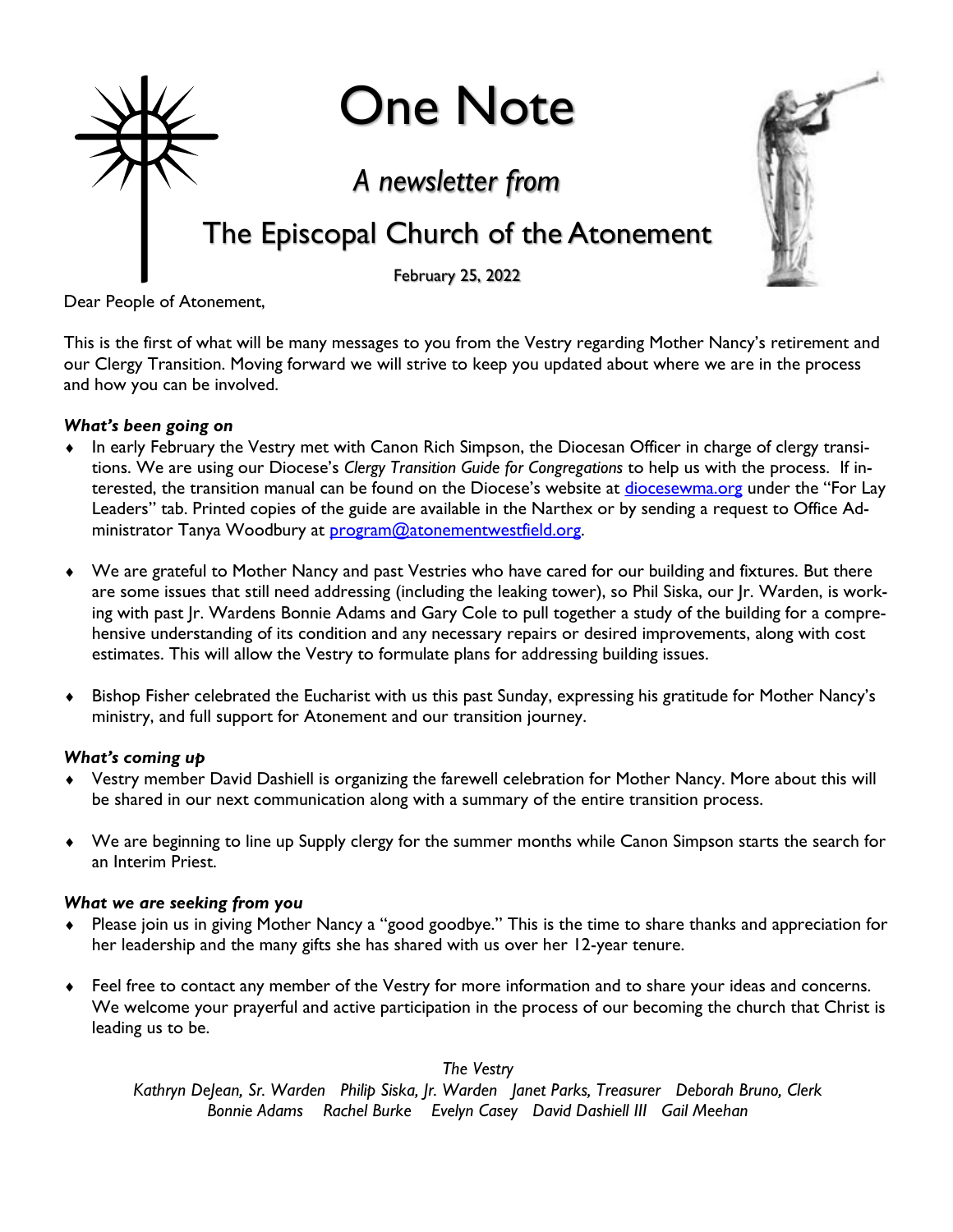## **Lent and Holy Week at Atonement**

*As this goes to press, it is projected that COVID 19 restrictions will be gradually lifted through the spring and summer. Throughout the pandemic, your Rector and Vestry have worked prayerfully to keep us safe and keep us connected, recognizing that flexibility is key. Our proposed schedule of services and events is below. For up to the minute information, call us at 413-562-6461 or check the website at www.atonementwestfield.org.*

#### **ASH WEDNESDAY, March 2**

Holy Eucharist and Imposition of Ashes at 12:15 pm Holy Eucharist and Imposition of Ashes with music at 7:00 pm (Also livestreamed)

#### **TUESDAYS**

7:00 pm on Zoom *The Women of Holy Week and Easter* Join Mother Nancy Tuesday evenings, beginning on March 8 for reflections on the women who shared in the life and passion of Jesus.

#### **WEDNESDAYS**

12:15 pm Healing and Holy Eucharist in the Church 7:00 pm on Zoom Hampden Deanery Lenten Series *Join the clergy of the Hampden Deanery discussing the sermons of Presiding Bishop Michael Curry. Mother Nancy leads off on March 9.*

### **THURSDAYS**

6:30 pm Evensong in person and on Facebook *Note that there is no service on March 3.*

### **SUNDAYS**

In person at 8 am and 10 am. 10 am has music and is livestreamed. Our 10 am service is also broadcast on Channel 15 in Westfield at 6 pm. Children and their adults are invited to "Prayers on the Playground" at 9:15 on Sunday mornings.

### **HOLY WEEK and EASTER**

Maundy Thursday, April 14, 7 pm

Good Friday, April 15, Noon

Holy Saturday

10:55 am Easter Egg Hunt

7:00 pm Easter Vigil

Easter Day

8:00 am Holy Eucharist with hymns 10:00 am Holy Eucharist with brass and choir

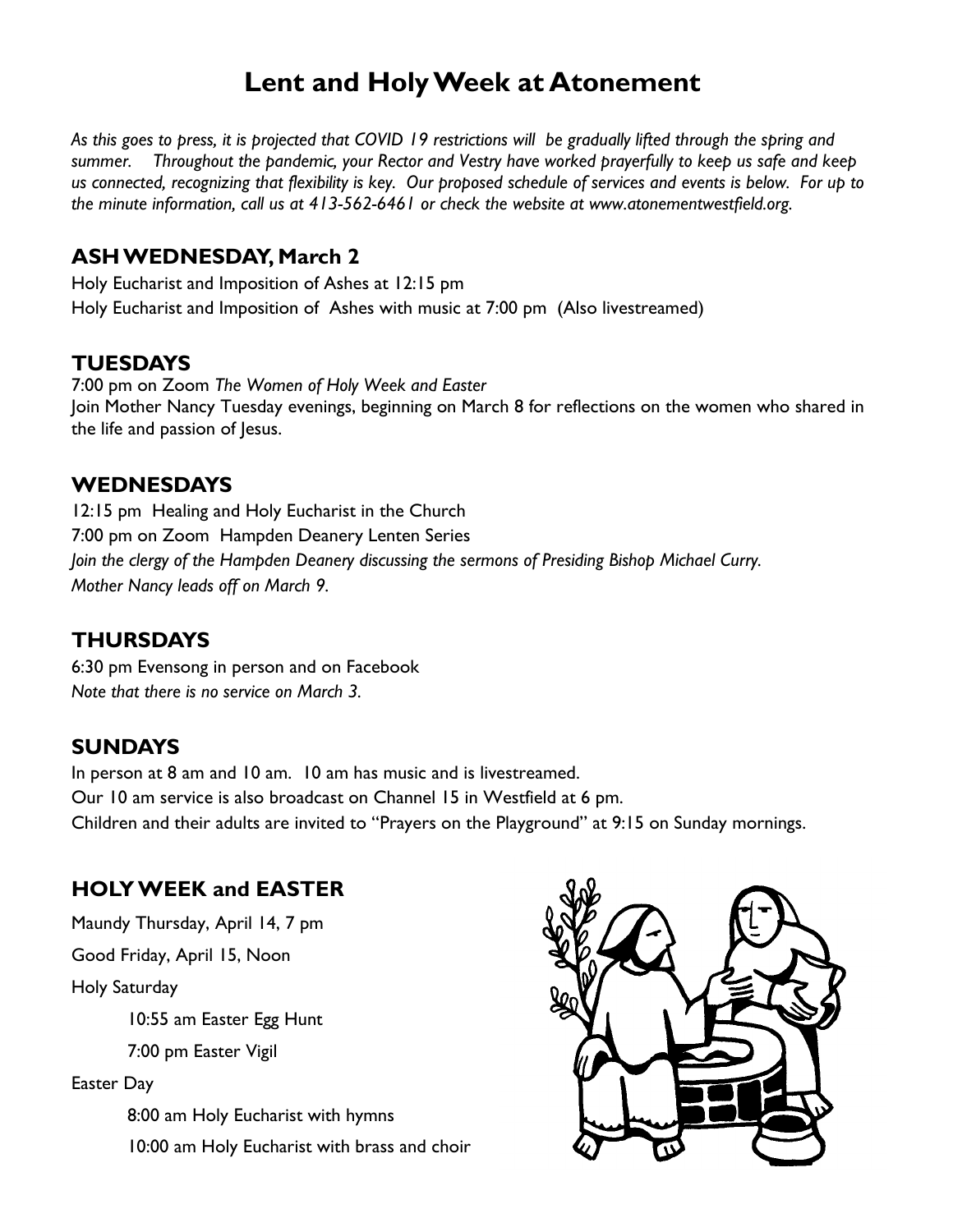### *From the Rector*

#### Dear Atonemates,

For the past twelve and a half years, it has been my privilege to serve you as "rector." The canonical definition of that word means that I have the responsibility to provide for the worship, pastoral care, and stewardship of this parish. This is work that I have felt called to do most of my life, and I am very grateful to you called me to work with you!

As much as I love the work, I have discovered many more blessings in my role as your rector. We have been friends together, following Jesus together, trying to figure out together how to glorify God and care for God's people. Did I have to repeat the word three times? Together! Thank you so much for your generosity in welcoming me to this place! Thank you for you love and care for me and Bill, and even my children and grandchildren who visit only occasionally. This time together with you has been a most wonderful time in my life.

Many of you have asked what's next for me and for Bill. Our plans are still developing, but here is what we know so far. I will retire on June 1. Then we will begin to move. We have not yet found our next home, but we are looking in the western suburbs of Philadelphia—where we grew up, were married, and raised our children. Our sons live there, and brothers on both sides, along with their children and grandchildren. Our daughter and her family (including the now famous Harry and Gus) live only two hours away.

Although we will be living there, I will continue to be a priest of the Diocese of Western Massachusetts for the foreseeable future. That means that Bishop Fisher will still be my bishop. And I will serve our diocese as a deputy to General Convention which meets this year in Baltimore July 7 to 14.

After that? Well, there will be a home to set up, children to visit, grandchildren to spoil, and lots of naps to take! I will not be serving as a rector anywhere. But I will still be a priest, and if someone asks me to fill in, or preach a sermon, I will help where I can. Bill has already heard from friends who are engaged in living history in the Delaware Valley that his talents as a costumed interpreter will be welcomed.

From June 1, what happens at Atonement will no longer be my work. But you will continue in my prayers and esteem for the rest of my life. We can exchange Christmas cards and Facebook posts about the kids and the pets and our joys and sorrows. But I may not and will not engage in conversation about your ministry here at Atonement. I have every confidence in you, and more! I believe that God has blessed you with the call to be the Episcopal branch of the Jesus Movement in this place. And I trust the prophet Jeremiah, who understood uncertain times: *For surely I know the plans I have for you, says the LORD, plans for your welfare and not for harm, to give you a future with hope (Jeremiah 29:11).*

Hancy 4